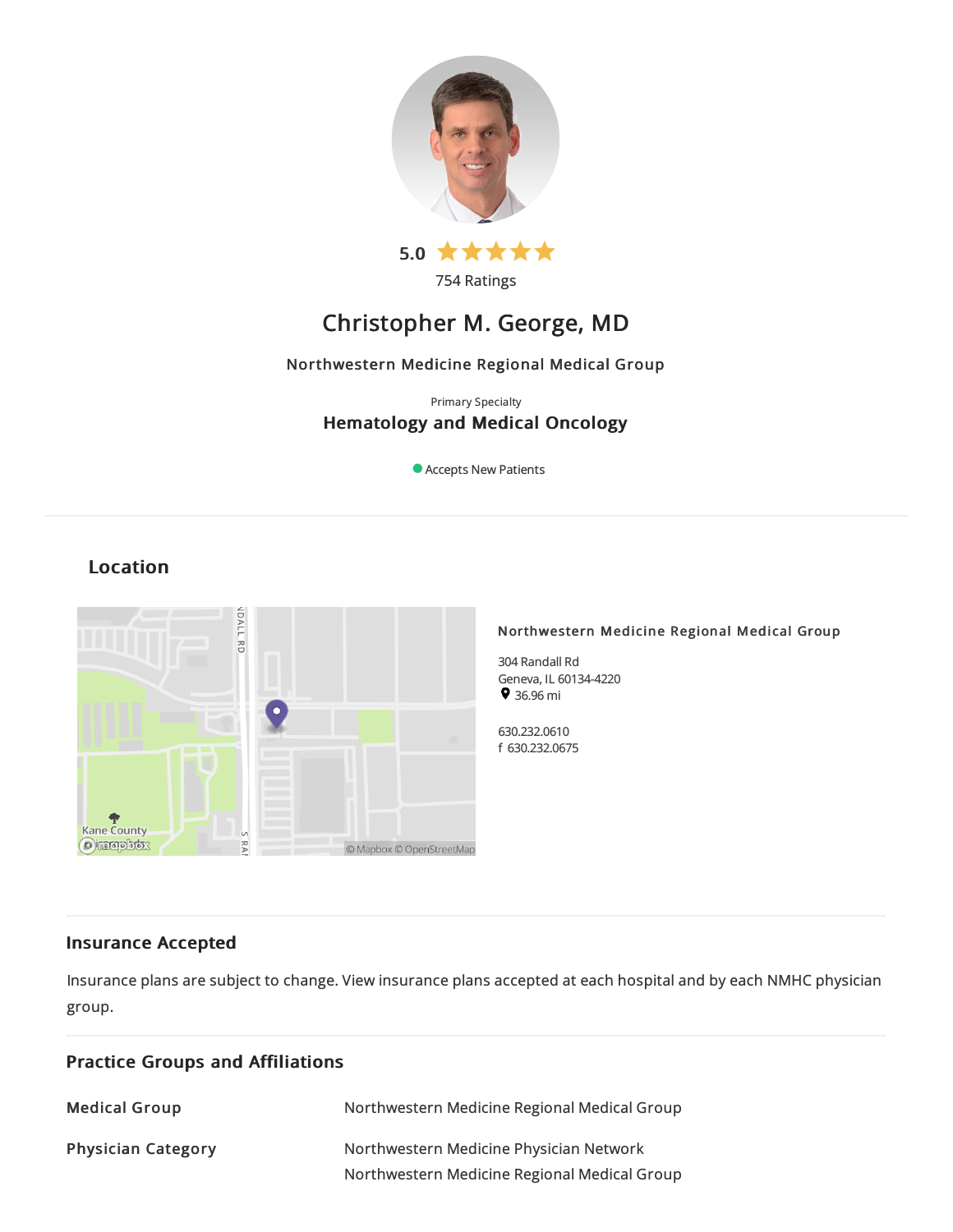| <b>On Medical Staff At</b> | <b>Central DuPage Hospital</b> |
|----------------------------|--------------------------------|
|                            | <b>Delnor Hospital</b>         |
|                            | <b>Huntley Hospital</b>        |
|                            | Kishwaukee Hospital            |
|                            | <b>McHenry Hospital</b>        |
|                            | Palos Hospital                 |
|                            | Valley West Hospital           |
|                            | <b>Woodstock Hospital</b>      |
|                            |                                |

# Education

| <b>Medical Education</b> | MD, Wake Forest University School of Medicine - 1996 |
|--------------------------|------------------------------------------------------|
| Residency                | University of Colorado - 1999                        |
| Fellowship               | University of Chicago - 2002                         |

# Board Certifications

American Board of Internal Medicine- Hematology (Certified)

American Board of Internal Medicine- Medical Oncology (Certified)

# Practice Focus Areas

Bladder Cancer Kidney Cancer Prostate Cancer Testicular Cancer

# Ratings & Reviews

At Northwestern Medicine, our patient's feedback is important to us. While different care providers have their own unique strengths, we strive to be as transparent as possible with our quality of care. Read more

# Care Provider Ratings

Overall rating



Reviews From Patients 277 Reviews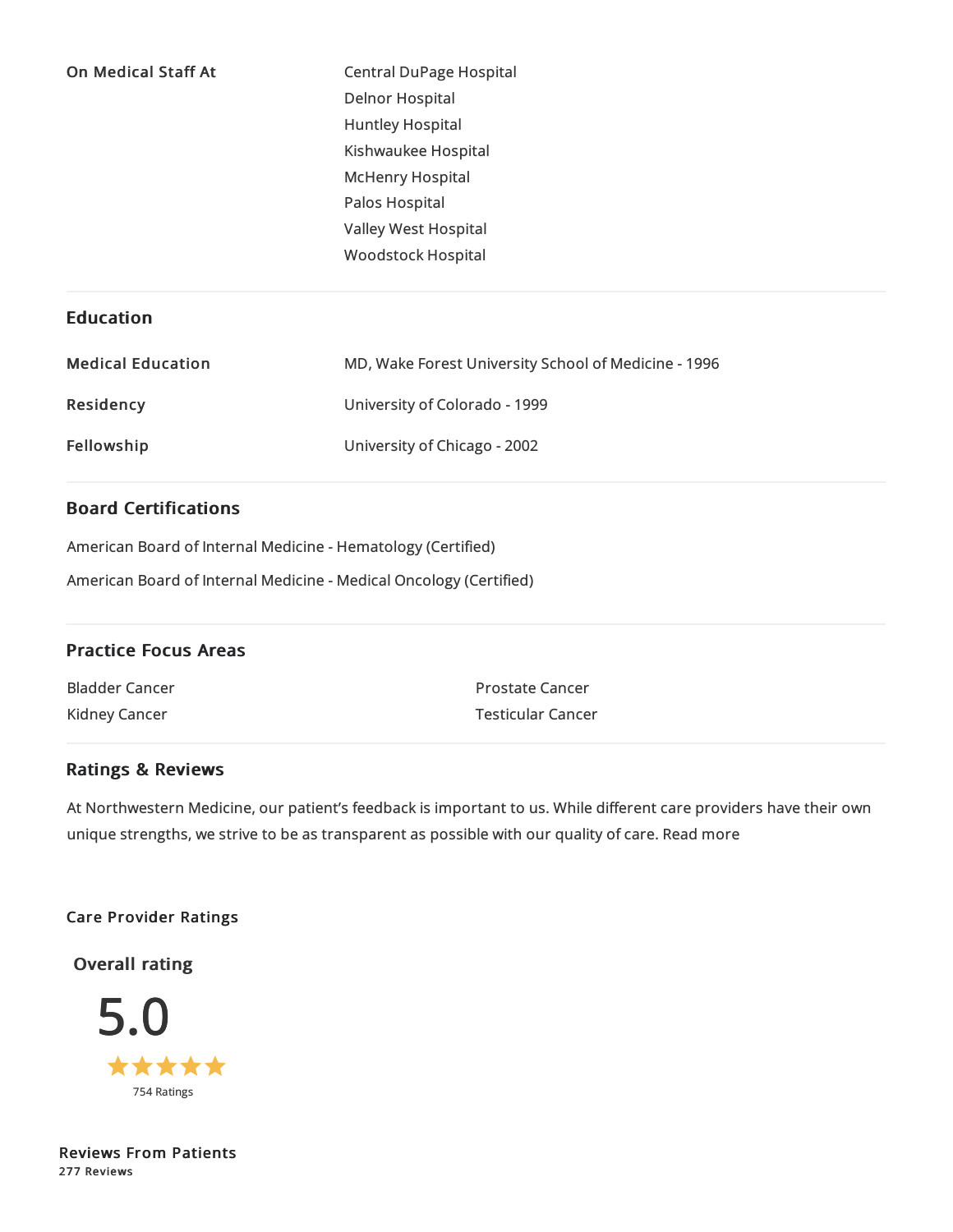#### AUGUST 312021

# Knowledgable professional

#### AUGUST 312021

Caring and and thorough with explanations of service.

#### AUGUST 302021

knowledgeable,caring.

#### AUGUST 272021

He's the man. His personality is well suited to his job. I always feel better after having seen him.

#### AUGUST 252021

Dr. George is caring, takes the time to explain in understandable terms anything Ive asked about, and clearly develops treatment plans with his patients best interest in mind.

#### AUGUST 232021

Has been doing grest thus far in my & my wife's opinions.

# AUGUST 192021

Dr. George is compassionate, knowledgeable, always on time, and really listens to what his patients say. He is the only reason I even have Northwestern as my group for my health insurance.

# AUGUST 122021

Caring professional who listens to his patients concerns

# AUGUST 102021

Pleasant fellow and I'm doing quite well.

#### JULY 262021

He was managing my treatment and that's why I am cancer free and alive today.

## JULY 262021

Dr. George has great compassion to his patient's needs.

# JULY 252021

Courteous. Knowledgeable. Interested. Patient. Understanding.

# JULY 242021

Very knowledgeable & understanding

### JULY 232021

Anyone lucky enough to be under his care - is very fortunate indeed.

#### JULY 202021

The Doctor listened andvwas anle th o answer all my questions

 $U U V 20 2024$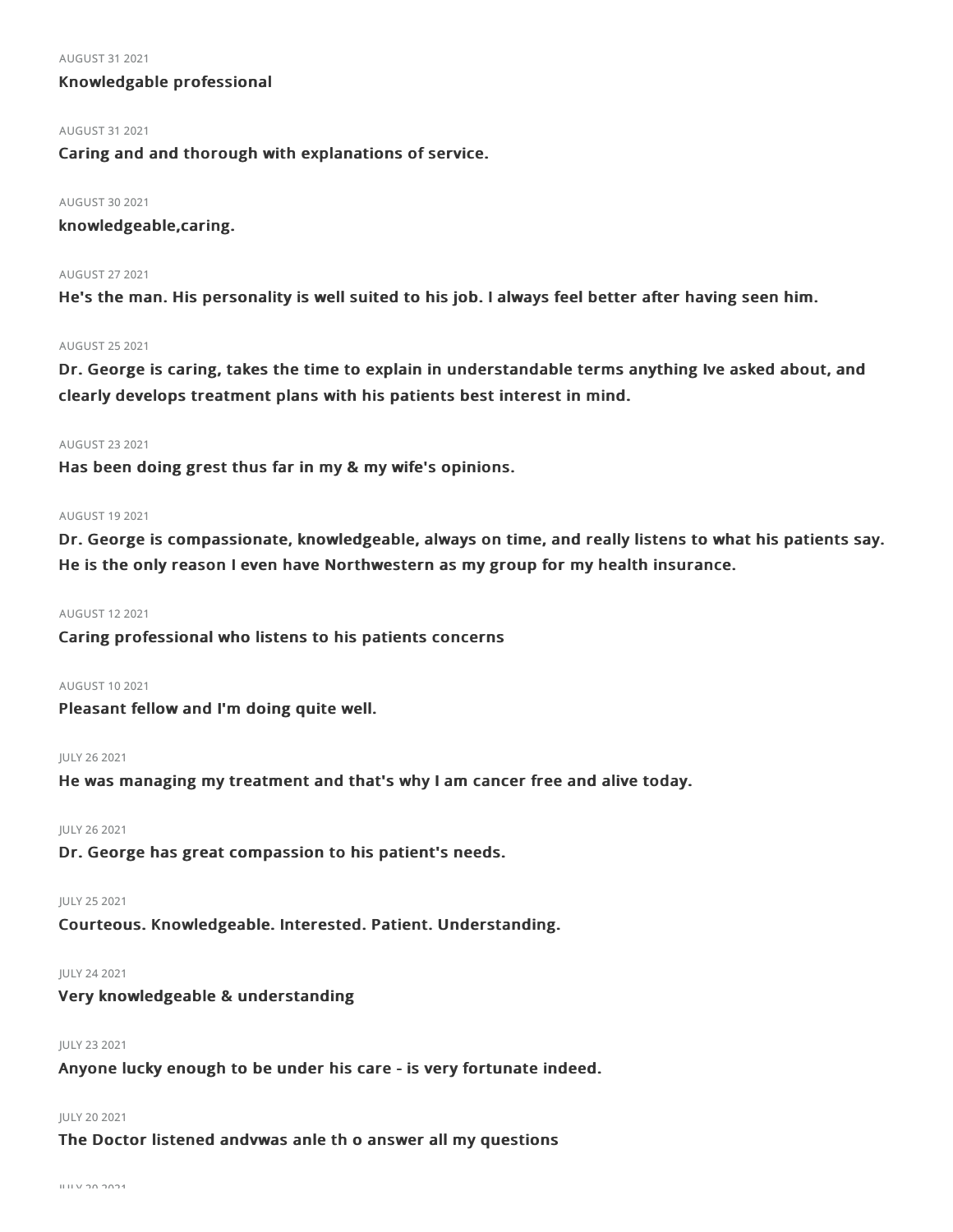JULY 202021

Always informative and allows us to participate in the decisions of care

### JULY 192021

He is obviously very knowledgeable, and he gives me confidence in all aspects of my recovery

JULY 162021

So far so good

JULY 162021 Always tells you the truth

JULY 132021

Es un excelente Doctor

# JULY 132021

Dr George listens and explains things well. He is so knowledgeable and clearly states your options.

### JULY 132021

Dr George Has Always Exceeded What I Hoped to Experience in My Medical Care. Dr George Has Educated Me About My Cancer; Addressed All My Questions or Concerns. Dr George is an Awesome Combination of Professionalism "Yet" So Compassionate. Feeling So Very Blessed to Be In His Care.

### JULY 102021

Passionate and caring doctor

JULY 92021

Medical skill excellence and communication skills

### JULY 82021

Care for his patients and their families. Patiently explains medical terms to me. In talking with other patients, families and other Doctors & Nurses he is held in high respect.

#### JULY 72021

I cant say enough good things about Dr. George. During my time with him, he has been very kind and respectful but, most of all he has answered all my questions, making sure that I understand whats happening.

# JUNE 302021

Really listens, concerned, proactive and allows us to have a say in treatment

#### **IUNE 29 2021**

Dr George again was a good listener and took his time explaining

# JUNE 252021

# Easy to talk to.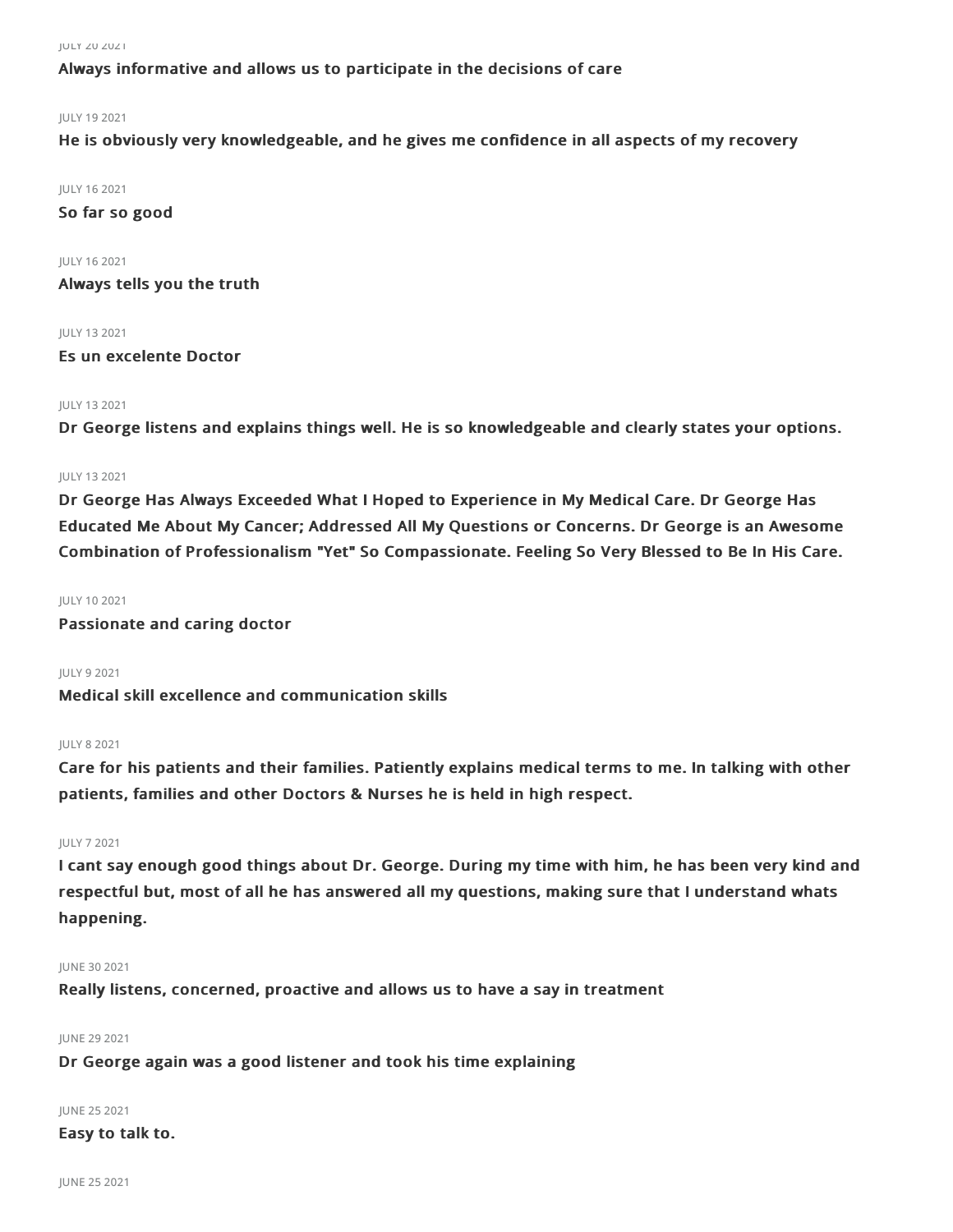Dr George is an attentive Dr to me. He listens and is really aware of quality of life issues. Especially for someone like me who is almost two years in treatment.

### JUNE 242021

Quiet demeanor but good listener and kind. Seems to care about the whole person and other challenges I face besides my hematology disease.

### JUNE 242021

He listens and involves you in the care plan. He answers questions completely and gives you choices.

#### JUNE 242021

Dr George was very open and honest with his diagnosis and plan for ongoing care.

# JUNE 232021

Very approachable, knowledgeable and informative.

#### JUNE 232021

# Total trust

### JUNE 182021

Hi is very kind soft spoken and takes all the time you need. Saved my life.

JUNE 172021

Very knowledgeable

JUNE 172021

Great doctor. He makes good choices

# JUNE 162021

Dr George always keeps me informed on what to expect today and what to possibly expect in the future. Whether it's good or bad I am always prepared.

#### JUNE 152021

very personable, caring and kept using the word Å"we? to decide on whats best for me

# JUNE 142021

Real pro. Very confident

#### JUNE 42021

Very knowledgeable

# JUNE 42021

Talks to Me and listens.

#### JUNE 42021

He is patient and so caring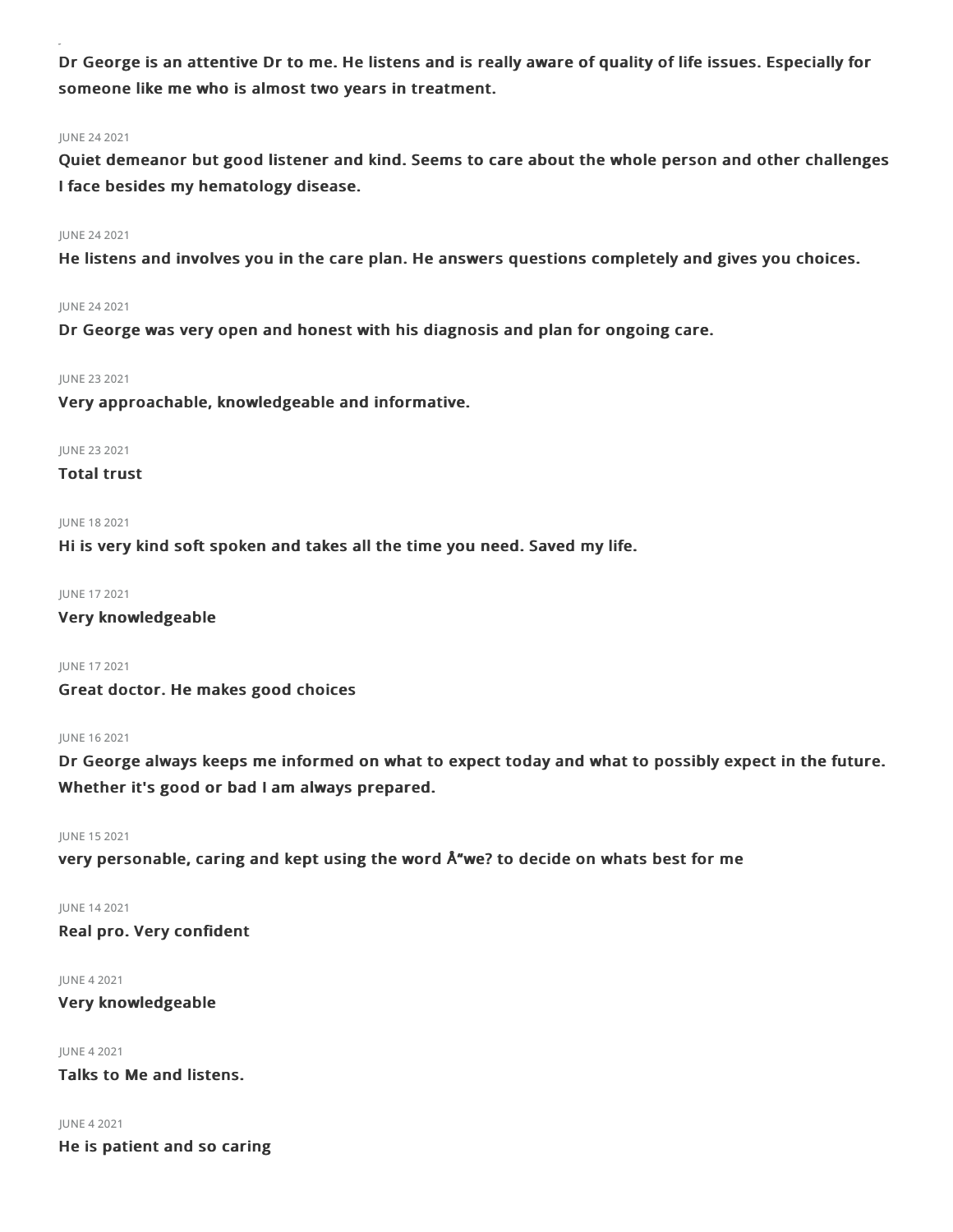#### JUNE 42021

# Dr. George is willing to listen to you and clearly explains everything

### JUNE 32021

Professional competent and good bed side manner.

#### JUNE 32021

Dedicated to provide the tools necessary to get well.

#### JUNE 22021

Answers clearly my questions and helps move things along.

#### MAY 242021

Listens to my issues & acts appropriately to mitigate.

# MAY 242021

His professionalism, wisdom and caring for his patients. He looks you in the eye when he talks to you. And takes the time to explain the options.

#### MAY 242021

He truly cares about me as a patient.

#### MAY 222021

very professional and explains everything..

#### MAY 21 2021

Very knowledgeable and easy to talk to.

#### MAY 212021

Takes as much time as necessary to answer my questions and any concerns about my treatment.

# MAY 20 2021

Dr George takes his time listening and explaining. He never appears to be in a rush. I trust him with my life.

#### MAY 172021

Straight forward and careful to explain advantages & disadvantages of what is happening.

#### MAY 172021

Always takes a much time as I need. Always answers my concerns and is one step ahead with an alternative plan fir remedy.

#### MAY 142021

He was recommended by my urological oncologist and I believe that this recommendation was warranted.

#### MAY 11 2021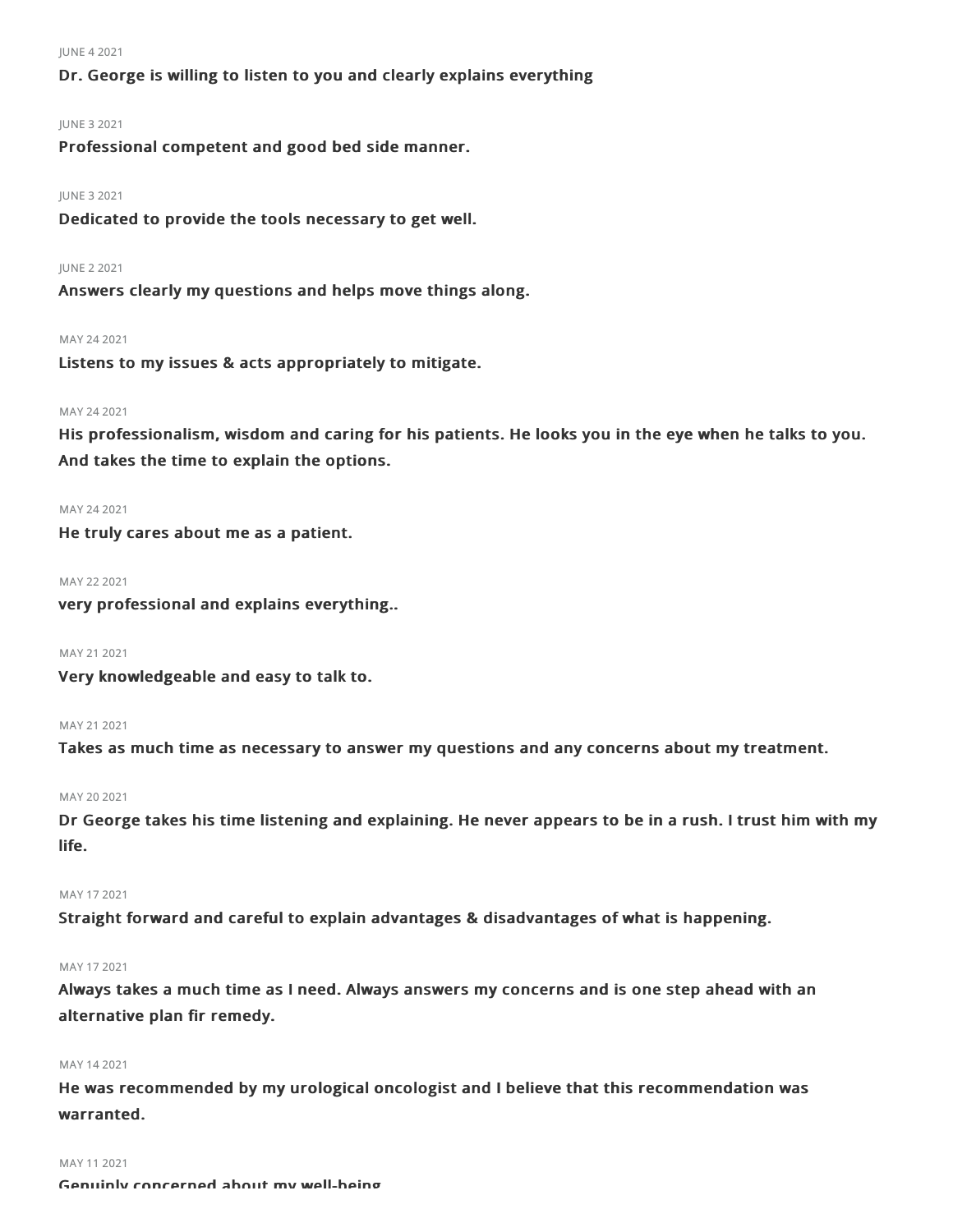Genuing concerned about my well-being.

#### MAY 92021

He always listens and takes our input. He allows us to be part of the decision for care.

#### MAY 62021

He listens and wants to help improve your quality of life.

#### MAY 42021

Very knowledgeable friendly explains things well compassionate

#### MAY 42021

Dr. George has been easy to work, he gives me the attention and time needed to answer my questions and explains things so, I understand whats happening.

#### MAY 32021

His knowledge competency and his treatment of his patient's

#### MAY 32021

Excellent physician. Straightforward, kind!

#### **MAY 32021**

# Excellent doctor.

#### MAY 32021

Dr. George is very knowledgeable in his field and never rushes you when you have an appointment with him. He makes you feel valued as a human!

#### APRIL262021

Thorough and timely care.

#### APRIL 25 2021

Always easy to talk to and it's always reading to make a change when nessaccary.

#### APRIL232021

He is always prepaired to see me and ready with solutions for whatever is wrong.

# APRIL212021

He is always on time for our visits and has always provided me with exceptional care.

# APRIL 16 2021

Great caring doctor.Explaines things good.

# APRIL 9 2021

I really like Dr George

#### **APRIL 9 2021**

Dr. George is always willing to answer any questions or explain any conditions, whether it be from blood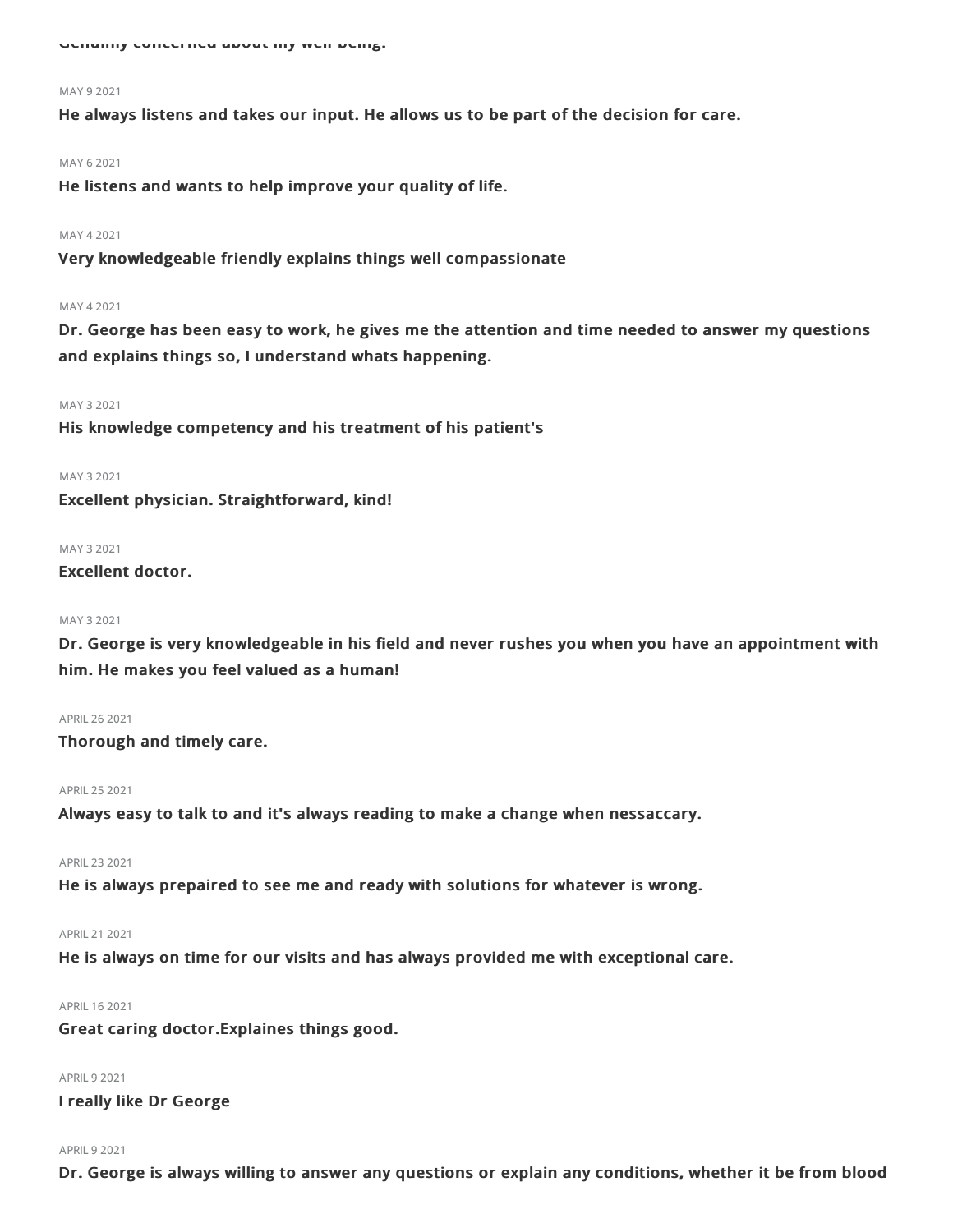tests are CTs. I had very few problems during my recovery, but I always knew I could call if problems arose. I was never rushed through an appointment, even when the waiting room was full.

APRIL 8 2021

# Love him

#### **APRIL 8 2021**

He is a great doctor that listens, is not rushed and explains things

#### **APRIL 8 2021**

For all of the above reasons.

#### APRIL52021

Good bedside manner, thorough

### APRIL32021

Excellent communication of highly technical information; data driven; kind, approachable demeanor; highly respectful to entire team as well as patient. I dont go to physicians who disrespect the staff or me. The healthcare team members are supported by Dr. George and it shows.

#### APRIL22021

Knowledge, professionalism, willingness to explain every step of the way

#### MARCH 312021

Very knowledgeable

MARCH 30 2021 THE BEST Oncologist

MARCH 29 2021

Very smart man and he genuinely cares

MARCH 29 2021

Knows what he is doing and finds a way to explain it to me. Love his candor and getting to the point.

MARCH 29 2021

I have answered these questions on a previous survey. No change

### MARCH 29 2021

He makes sure all is going well, if I need any other help as in dietary or social services area.

### MARCH 262021

# Kind snd willing to spend time with you

#### MARCH 262021

He is so knowledgeable, kind and takes his time explaining everything .

MARCH 262021